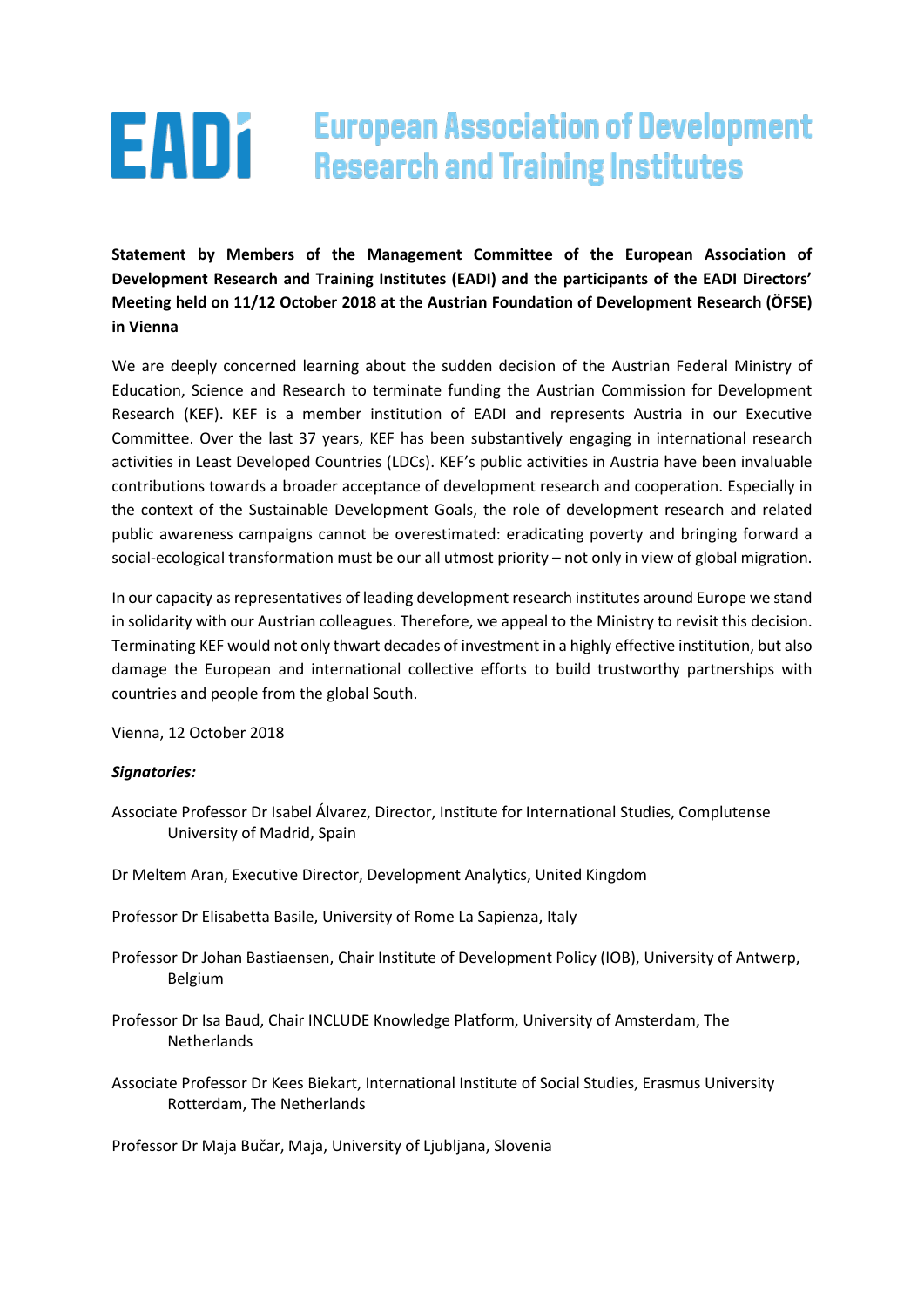- Professor Dr Laura Camfield, Vice President EADI, Head of School of International Development (DEV), University of East Anglia (UEA), United Kingdom
- Professor Dr Claudio Cecchi, Director of European, International and Development Studies, EuroSapienza University of Rome, Italy
- Dr Nick Chisholm, Director Center for Global Development, University College Cork, Centre for Global Development, Ireland
- Professor Dr Petra Dannecker, Head of Department of Development Studies, University of Vienna, Austria
- Dr Shai André Divon, Head of Department of International Environment and Development Studies (Noragric), Norwegian University of Life Sciences, Norway
- Dr Lenka Dušková, University Lecturer, Department of Development and Environmental Studies, Palacky University, Czech Republic
- Dr Pedro Goulart, Deputy Director CAPP, University of Lisbon, Portugal
- Professor Dr Inge Hutter, Rector, International Institute of Social Studies, Erasmus University Rotterdam, The Netherlands
- Professor Dr Darley Jose Kjosavik, Department of International Environment and Development Studies (Noragric), Norwegian University of Life Sciences, Norway
- Professor Dr Uma Kothari, Vice President EADI, Global Development Institute, University of Manchester, UK
- Dr Edith Kürzinger, PREMANET e.V., Germany
- Professor Dr Melissa Leach, Director, Institute of Development Studies (IDS), UK
- Associate Professor Dr Maggi Leung, Utrecht University,The Netherlands
- Professor Dr Helena Lindholm, Global Studies, University of Gothenburg and Chairperson Expert Group for Aid Studies (EBA), Sweden
- Natalia Lorenzoni, Managing Editor, European Journal of Development Research, UK
- Dr Ottar Maestad, Director, Chr Michelsen Institute, Norway
- Professor Dr Henning Melber, President, European Association of Development Research and Training Institutes (EADI), Sweden
- Adjunct Professor Dr Paola Minoia, University of Helsinki, Finland
- Professor Dr Diana Mitlin, Diana, Managing Director, Global Development Institute, UK
- Dr Lata Narayanaswamy, University Lecturer, University of Leeds, United Kingdom